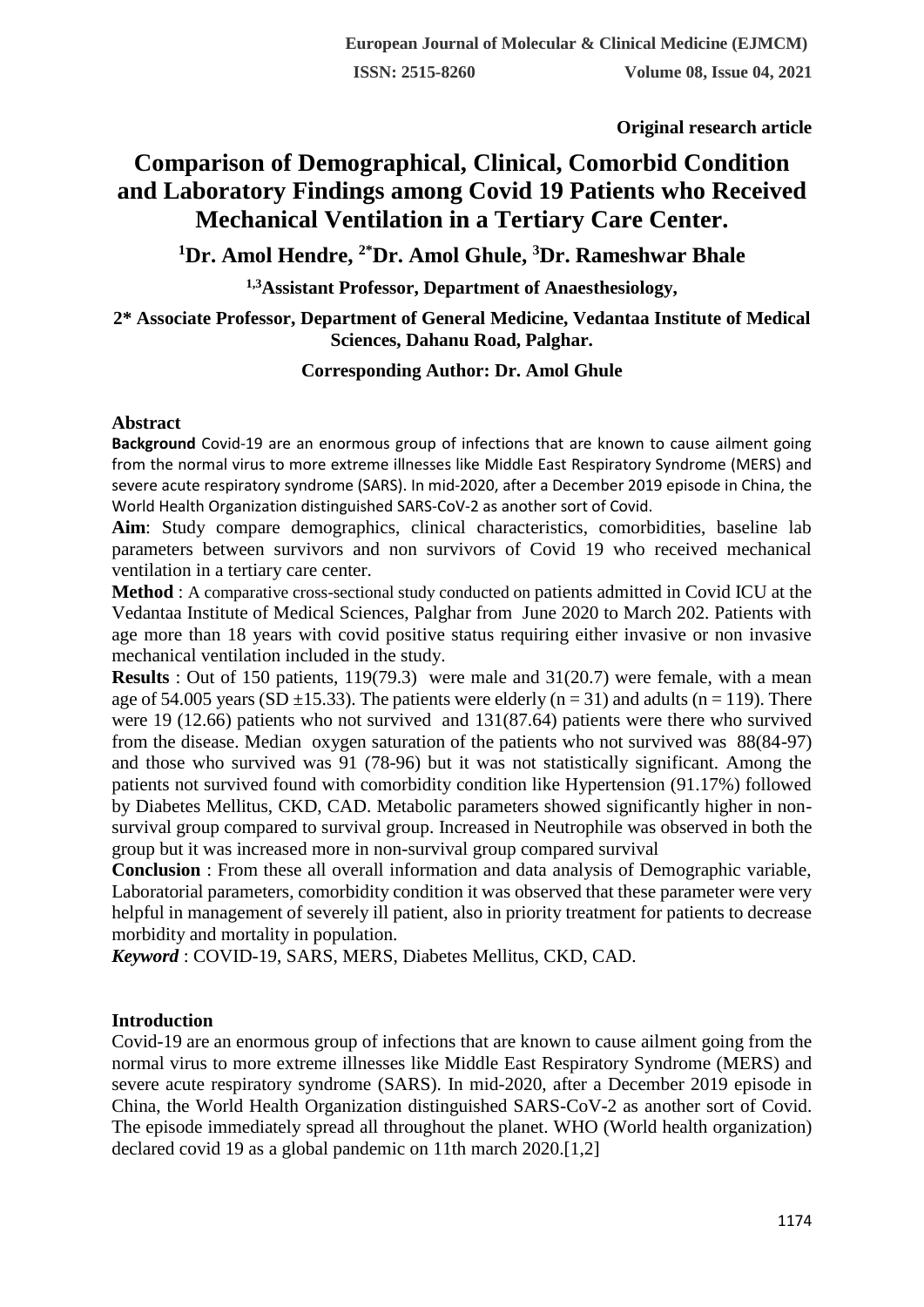An early Chinese investigation of 103 COVID-19 cases discovered two strains, which they named L and S. The S type is more established; however, the L kind was more normal in beginning phases of the episode. It is additionally not unexpected for an infection to change, or transform, as it taints individuals and this infection has done as such. There are a few variations which have been named for the locales they were first found, yet they have now spread to different regions and nations, some ending up being more contagious just as more lethal.

Considerable mortality and morbidity was observed because of Coronavirus disease 2019 (COVID-19), more than 1,270,000 have died since December 2019 worldwide. [3]

COVID-19 has diverse clinical features it ranges from asymptomatic to critical illness and death.[4] From laboratorial confirmed COVID-19 cases represented 14% were severe cases and 5% were critical cases. This increased burden of this disease consumed most of medical resources of healthcare system also it contributed for the mortality.

In differentiating patients who are at high risk and for getting systemic treatment to prevent disease and its progression, good understanding of possible risk factors in combination to disease immunopathology associated with severity of COVID-19 is helpful for preventive team.[5]

Here's no real way to tell how long the pandemic will proceed. There are many variables, including the public's endeavors to slow the spread, analysts' work to study the infection, their quest for a treatment, and the accomplishment of the immunizations.

Due to the demographic features, comorbidities and immune system responses, clinical and laboratory features of the diseases are parameter between population noted by some previous Studies [6, 7]. Thus in order to determine high-risk group, mapping the disease and for systematic management of this disease testing the epidemiological, clinical and laboratorial parameter with the disease is the first priority.

Keeping this in mind for appropriate management and prioritized Tremont to the diseased, we aimed this study compare demographics, clinical characteristics, comorbidities, baseline lab parameters between survivors and non survivors of Covid 19 who received mechanical ventilation in a tertiary care center.

### **Material and Methods**

**Study Design:** A comparative cross-sectional study

**Study setting**: The study was performed from the data of patients admitted in Covid ICU at the Vedantaa Institute of Medical Sciences, Palghar

**Sample size**: All the patients who were admitted in Covid ICU on mechanical ventilation from June 2020 to March 2021 were included in the study.

**Study population**: The patients who were admitted and given mechanical ventilation in Covid ICU, Vedantaa Institute of Medical Sciences, Palghar from June 2020 to March 2021 has been enrolled for the study.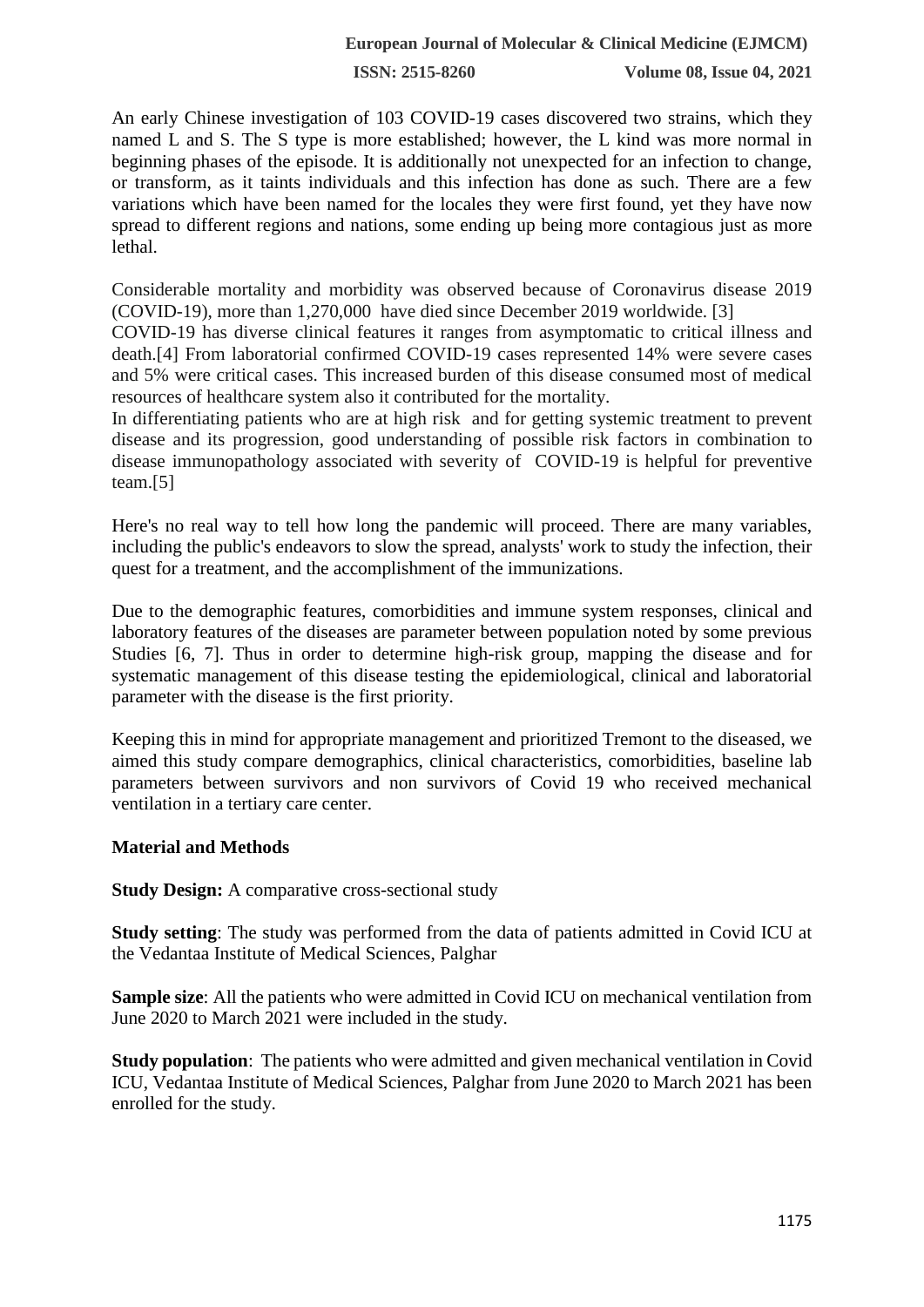**Inclusion criteria**: Patients with age more than 18 years with covid positive status requiring either invasive or non invasive mechanical ventilation

**Exclusion criteria**: age less than 18 years, not requiring mechanical ventilation, pregnant patients

**Methodology**: After institutional ethical committee approval, and written informed consent, patients satisfying the study criteria will be enrolled for the study. The demographic factors like age, gender, associated comorbidities, symptoms at presentation to hospital, baseline lab investigation like complete blood count, renal function test including electrolytes, biomarkers like CRP, Ferritin were recorded for all patients. Among all patients' survivors and non survivors will be sorted and all the baseline parameters will be compared between two groups.

**Statistical analysis**: Data will be entered in MS Excel 2010 and will be cross validated by a co-investigator. Statistical analysis will be performed using SPSS for Windows version 25.0 version for Windows (SPSS Inc, Chicago, IL). Data will be presented as the means + SD, for numerical variables, percentages and proportions for categorical variables. Student t test will be utilized to compare both groups and chi square technique will be utilized for assessing the significance of the difference in both groups. $(p<0.005)$ 

#### **Results**

Two hundred and 90 confirmed cases of COVID-19 were admitted to the Vedantaa Institute of Medical Sciences, Palghat during the period from June 2020 to March 2021. The average length of a hospital stay was 9 days (IQR, 7–17 days). Of the150 patients, 131 (79.3%) were male and 27 (20.7%) were female, with a mean age of  $57.33 \pm 33.25$  years. 119 (79.3%) of the patients were adults and 31(20.7%) patients were elderly. The proportion of male was more than that of female in not survived group. Table no. 1 bellow showing the baseline characteristics of patients infected with COVID-19 transferred to ICU wards and compared the baseline characteristics on the basis of non-survivors and survivors. There were 19 (12.66) patients who not survived and 131(87.64) patients were there who survived from the disease. Median oxygen saturation of the patients who not survived was 88(84-97) and those who survived was 91 (78-96) but it was not statistically significant. Mean Respiratory rate and Heart Rate found statistically significant. Among the patients most of the patients from who not survived found with comorbidity condition like Hypertension (91.17%) followed by Diabetes Mellitus, CKD, CAD. Proportion of Hypertension was statistically significant between not survived and survived patients. Median hospital stay between the group was statistically significant.

| <b>Parameters</b>    | Non Survivor $(n = 19)$ | Survivor (n = 131)   Total (n = 150) |          | P-value |  |
|----------------------|-------------------------|--------------------------------------|----------|---------|--|
| Age (Mean $\pm SD$ ) | $54 \pm 16.59$          | $54.01 \pm 14.07$                    |          | 0.997   |  |
| $<$ 45 Years         | 6(31.6)                 | 30(22.9)                             | 36(24.0) |         |  |
| 45 - 65 Years        | 9(47.4)                 | 74(56.5)                             | 83(55.3) | 0.717   |  |
| $> 65$ Years         | 4(21.1)                 | 27(20.6)                             | 31(20.7) |         |  |
| <b>Gender</b>        |                         |                                      |          |         |  |

**Table 1: Baseline Characteristics of COVID- 19 Patients**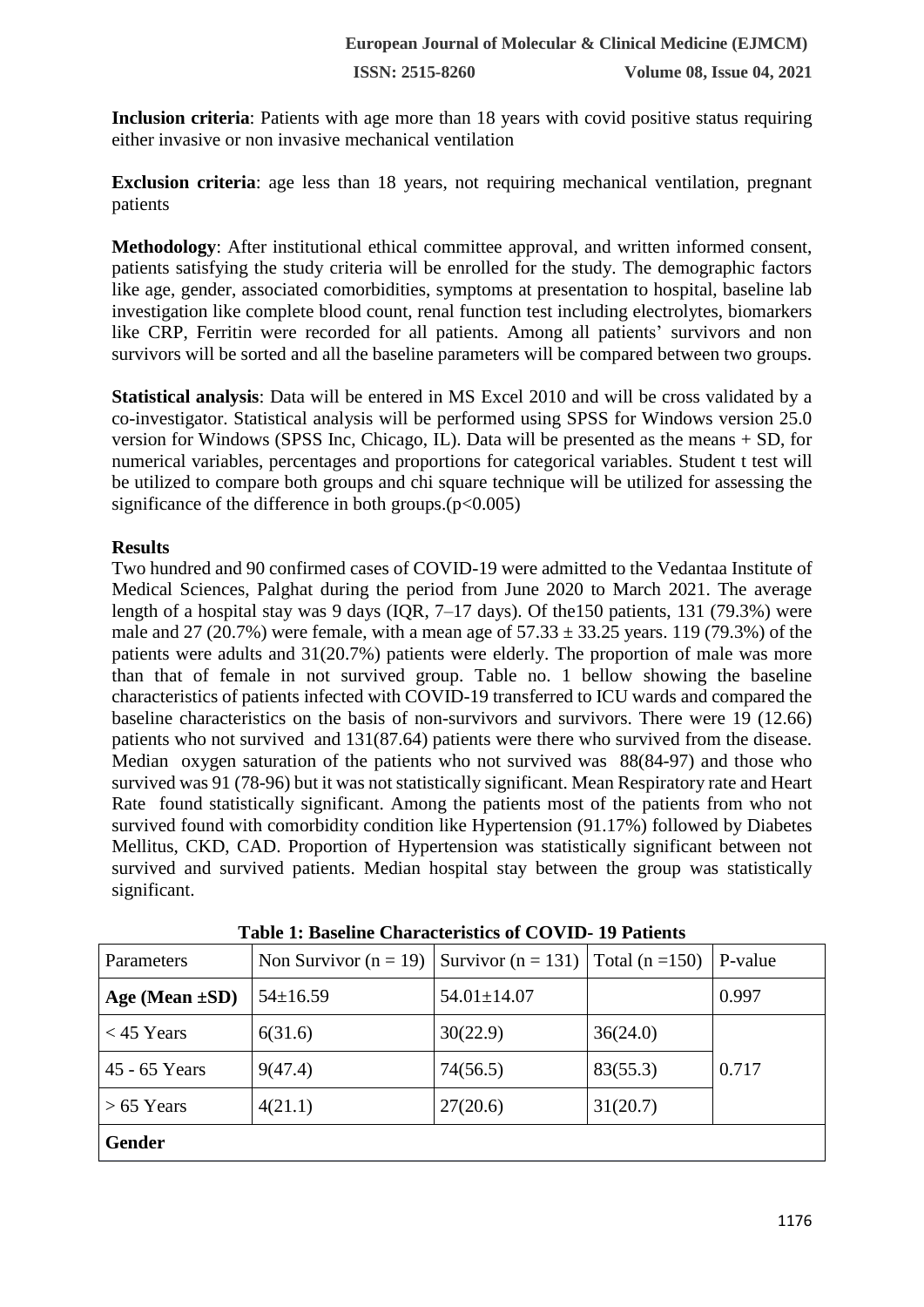## **European Journal of Molecular & Clinical Medicine (EJMCM)**

**ISSN: 2515-8260 Volume 08, Issue 04, 2021**

| Male                                              | 15(78.9)   | 104(79.4)  | 119(79.3) | 1.00    |  |  |
|---------------------------------------------------|------------|------------|-----------|---------|--|--|
| Female                                            | 4(21.1)    | 27(20.6)   | 31(20.7)  |         |  |  |
| <b>Hospital Stay</b>                              | $11(8-15)$ | $6(7-11)$  | $9(7-17)$ | < 0.01  |  |  |
| BMI, Kg/m2                                        |            |            |           |         |  |  |
| 18.5-24.9                                         | 5(25.80)   | 28(24)     | 33(22.2)  | 0.76    |  |  |
| 25-29.9                                           | 6(31.57)   | 40(33.86)  | 46(30.6)  |         |  |  |
| $\geq 30$                                         | 8(42.10)   | 50(42.43)  | 58(38.7)  |         |  |  |
| <b>Oxygen Saturation</b><br>(SPO2)median<br>(IQR) | 88(84-97)  | 91 (78-96) | 90(84-97) | 0.087   |  |  |
| <b>Respiratory Rate</b>                           | 21(1.38)   | 17(0.89)   | 17(1.135) | < 0.01  |  |  |
| <b>Heart Rate</b>                                 | 87(2.36)   | 84(1.24)   | 86(1.8)   | < 0.01  |  |  |
| <b>Comorbidities</b>                              |            |            |           |         |  |  |
| Hypertension                                      | 17(91.17)  | 79(61.3)   | 97(64.85) | < 0.001 |  |  |
| Diabetes Mellitus                                 | 11(58.8)   | 62(47.7)   | 73(48.96) | < 0.001 |  |  |
| Hypothyroidism                                    | 2(8.8)     | 18(14.1)   | 20(13.44) | 0.0003  |  |  |
| CAD                                               | 5(26.5)    | 18(13.7)   | 23(15.17) | 0.006   |  |  |
| <b>CKD</b>                                        | 8(41.2)    | 34(26.6)   | 42(28.27) | < 0.001 |  |  |
| <b>COPD</b>                                       | 3(14.7)    | 10(7.8)    | 13(8.62)  | 0.052   |  |  |
| Smoker                                            | 4(20.6)    | 27(20.7)   | 31(20.68) | < 0.001 |  |  |

### **Table: 2 Distribution of Symptoms, Laboratorial parameters and other parameters among the survived and non-survived groups.**

| Parameters      |                           | Non Survivor | Survivor    | Total       | P-value |
|-----------------|---------------------------|--------------|-------------|-------------|---------|
|                 |                           | $(n = 19)$   | $(n = 131)$ | $(n = 150)$ |         |
|                 |                           |              |             |             |         |
| <b>Symptoms</b> | Fever                     | 8(44.1)      | 84(64.5)    | 92(61.9)    | < 0.01  |
|                 | <b>Shrtness of Breath</b> | 12(61.8)     | 84(64.5)    | 96(64.1)    | < 0.01  |
|                 | Cough                     | 10(52.9)     | 89(67.6)    | 99(65.7)    | < 0.01  |
|                 | <b>Chest Pain</b>         | 0(0.0)       | 16(12.0)    | 16(12.0)    | < 0.01  |
|                 | Headache                  | 7(35.3)      | 17(12.7)    | 24(15.6)    | < 0.01  |
|                 | Diarrhea                  | 6(29.4)      | 14(10.8)    | 20(13.2)    | < 0.01  |
|                 | Vomiting                  | 3(14.7)      | 17(12.7)    | 19(13.0)    | < 0.01  |
|                 | Abdominal Pain            | 2(8.8)       | 14(10.8)    | 16(10.6)    | < 0.01  |
|                 | <b>Altered Sensorium</b>  | 4(23.5)      | 18(13.5)    | 22(14.8)    | < 0.01  |
|                 |                           |              |             |             |         |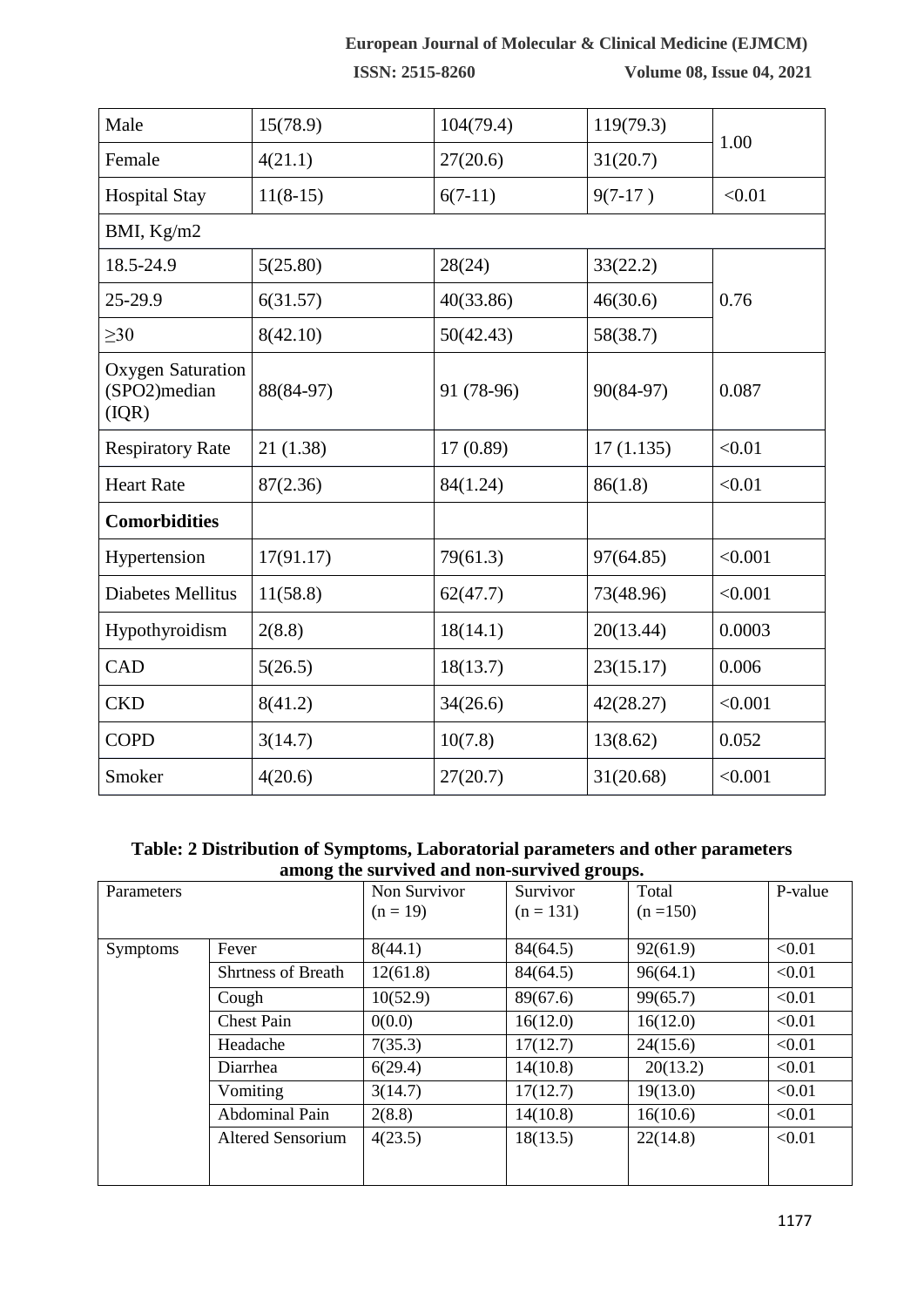#### **European Journal of Molecular & Clinical Medicine (EJMCM)**

**ISSN: 2515-8260 Volume 08, Issue 04, 2021**

| Laboratory                         | Hemoglobin                  | $12.53 \pm 3.14$      | $12.85 \pm 3.14$      | $12.81 \pm 3.22$  | 0.73  |
|------------------------------------|-----------------------------|-----------------------|-----------------------|-------------------|-------|
| Parameters                         | Platelates                  | $141.22 \pm 57.06$    | 188.91±74.78          | 182.87±74.34      | 0.003 |
|                                    | Lymphocytes                 | $20.85 \pm 25.28$     | $16.64 \pm 10.44$     | $17.17 \pm 13.20$ | 0.481 |
|                                    | Monocytes                   | $5.23 \pm 2.80$       | $5.74 \pm 3.11$       | $5.68 \pm 3.072$  | 0.468 |
|                                    | Esinophils                  | $0.36 \pm 0.50$       | $0.90 \pm 1.38$       | $0.83 \pm 1.32$   | 0.002 |
|                                    | Besophills                  | $0.74 \pm 1.10$       | $0.48 \pm 0.88$       | $0.52 \pm 0.91$   | 0.352 |
|                                    | Neutrophile                 | $79.22 \pm 6.57$      | $76.17 \pm 10.30$     | 76.55±9.94        | 0.092 |
| Metabolic                          | <b>Blood Urea</b>           | $95.9 \pm 63.35$      | $42.22 \pm 27.09$     | 49.02±38.02       | 0.002 |
| Parameters                         | Creatinine, mg/dl           | $5.13 \pm 3.22$       | $2.184 \pm 12.76$     | $2.58 \pm 12.018$ | 0.021 |
|                                    | Alkaline Phosphate,<br>IU/L | 177.86±189.89         | $142.47 \pm 131.51$   | 146.747±139.52    | 0.453 |
|                                    | AST, IU/L                   | $84.73 \pm 60.18$     | $65.80\pm42.05$       | 68.10±44.83       | 0.212 |
| Electrolytes                       | Sodium                      | $137.1 \pm 8.51$      | 137.06±13.07          | 137.06±12.54      | 0.986 |
|                                    | Potassium                   | $4.67 \pm 1.09$       | $4.23 \pm 0.592$      | $4.29 \pm 0.69$   | 0.1   |
|                                    | Calcium                     | $6.52 \pm 3.09$       | $8.27 \pm 8.57$       | $8.02 \pm 8.07$   | 0.099 |
| of<br>Marker                       | <b>CRP</b>                  | $13.50 \pm 6.94$      | $13.46 \pm 7.38$      | $13.47 \pm 7.30$  | 0.981 |
| Inflammation<br>/tissue<br>dammage | Ferritin                    | $1080.801 \pm 827.28$ | 1417.347±101<br>4.351 | 1374.71±996.49    | 0.12  |

\*\*p-value<0.01 highly significant and , P-value<0.05 significant at 5% level of Signficance.

#### **Clinical Symptoms**

On the admission of the patients to the hospital patients found common clinical symptom was shortness of breath which was 61.8% from non- survived patients and overall it was 64.1%, followed by cough in non-survival patients and overall patients also. Overall, 61.9% of the patients had fever and also it was third common most clinical symptoms in non-survival patients. Altered Sensorium and diarrhea were also showed common symptoms during the admission and after admission of the patients to the ICU.

#### **Laboratory Parameters**

Laboratorial parameters showed in table no.2, it was observed that there was significant difference observed in hemoglobin level between survived and non-survived patients. Platelet's count was found decreased in non-survived group compared to the survival group. Lymphocytes was not significant between both the groups. Increased in Neutrophile was observed in both the group but it was increased more in non-survival group compared survival and difference was statistically not significant

#### **Metabolic Parameters**

Metabolic parameters showed significantly higher in non-survival group compared to survival group. Increased in Serum creatinine, AST, and Blood urea was observed in the non-survival group shown in table no.2

#### **Electrolytes and Marker of inflammation**

CRP markers was balanced in both the groups but it was higher in non-survival group also, ferratin level was quite higher in the same group and that difference was statistically significant compared to survival group.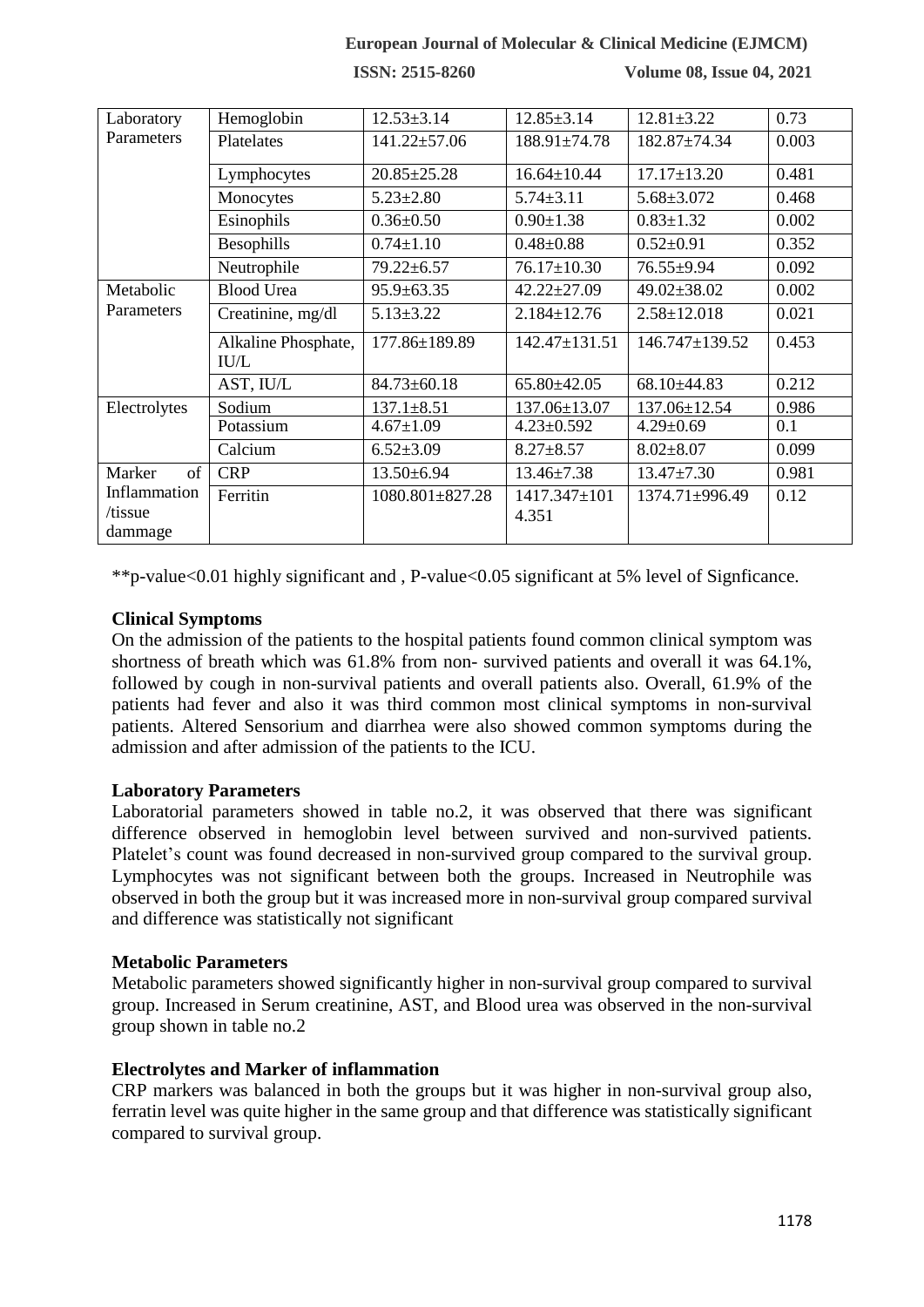Electrolytes was observed balanced in both the groups, due to the diarrhea and gastrointestinal problem many studies show imbalance nature of electrolytes but in our study it showed balance nature. But there were some patients had there showing imbalance sodium level due to the diarrhea and vomiting.

#### **Discussion**

Two hundred and ninety confirmed cases of COVID-19 were admitted to the ICU of Vedantaa Institute of Medical Sciences, Palghar data collected from Covid ICU on mechanical ventilation. Out of the all the patients mortality rate was12.66% , in that mortality maximum were severely ill males patients. Maximum non-survived patients were in the range of adult to elderly patients age were between >45 years. Patients in ICU had admitted with most common symptoms of shortness of breath, cough and fever. There were many studies published showed that risk factors like comorbidity conditions mainly responsible for the mortality of the patients.

**Age:** Most of the studies showed that age is also played key role as risk factor for the disease because adult and elderly patients, mostly elderly patients are low immune, so they are at high at high risk too exposed to the disease. In present study maximum exposed age group was >45 Years

Also it was found the disease was frequently infected the middle aged group >45 Years up to 65 Years. There were many studies showed that age group of 40 to 60 years was mostly exposed group to the disease. But it is fact that this virus is infecting irrespective of the age group [8- 11]

**Gender:** In present study men were mostly infected than the women's, we also found that this more infection to the men because of frequently travelling to different places for different purposes, like social gatherings, business travels etc. A study conducted among 56 elderly patients found that more men than women were infected by COVID- 19 [12]. Previous studies have documented more men than women to be infected with other coronavirus infections, such as in SARS-CoV and MERS-CoV [14]. Many studies reported that less infection to the women because of their sex chromosomes and X-chromosome plays important role in adaptive immunity

**Comorbidities:** Our study found that many of the elderly patients and patients more >45 years of age had some common comorbidity condition like hypertension, Diabetes mellitus, CKD CAD etc. these our observation was found nearly similar results to the many previous results of comorbidities. One research study showed that elderly patients are at higher risk for exposure of infectious diseases than the children whom show mild to asymptomatic infection. [15] Another study conducted by Li et al found that hypertension is an independent risk factor for severe COVID-19 also study conducted by Huang el al found that the Hypertension is also one for the risk factor for severity and mortality of disease.[16, 17] One Meta-analysis resulted that odds ratio of diabetes for ICU admission and mortality were 2.79(95%CI: 1.85−4.22)[18]

**Clinical Symptoms:** During the admission of the patients or after admission shortness of breathing, cough and fever were most common symptoms observed among the patients, in some patients diarrhoea and also vomiting observed as common symptoms. One study found that patients with fever had a higher risk of mechanical ventilation these results were similar to our results [19] Another study In which 52 critically ill COVID patients presented with fever [20]. Present study found shortness of breath was most common symptoms which similar to one study conducted found that some patients may progress to severe disease with dyspnea,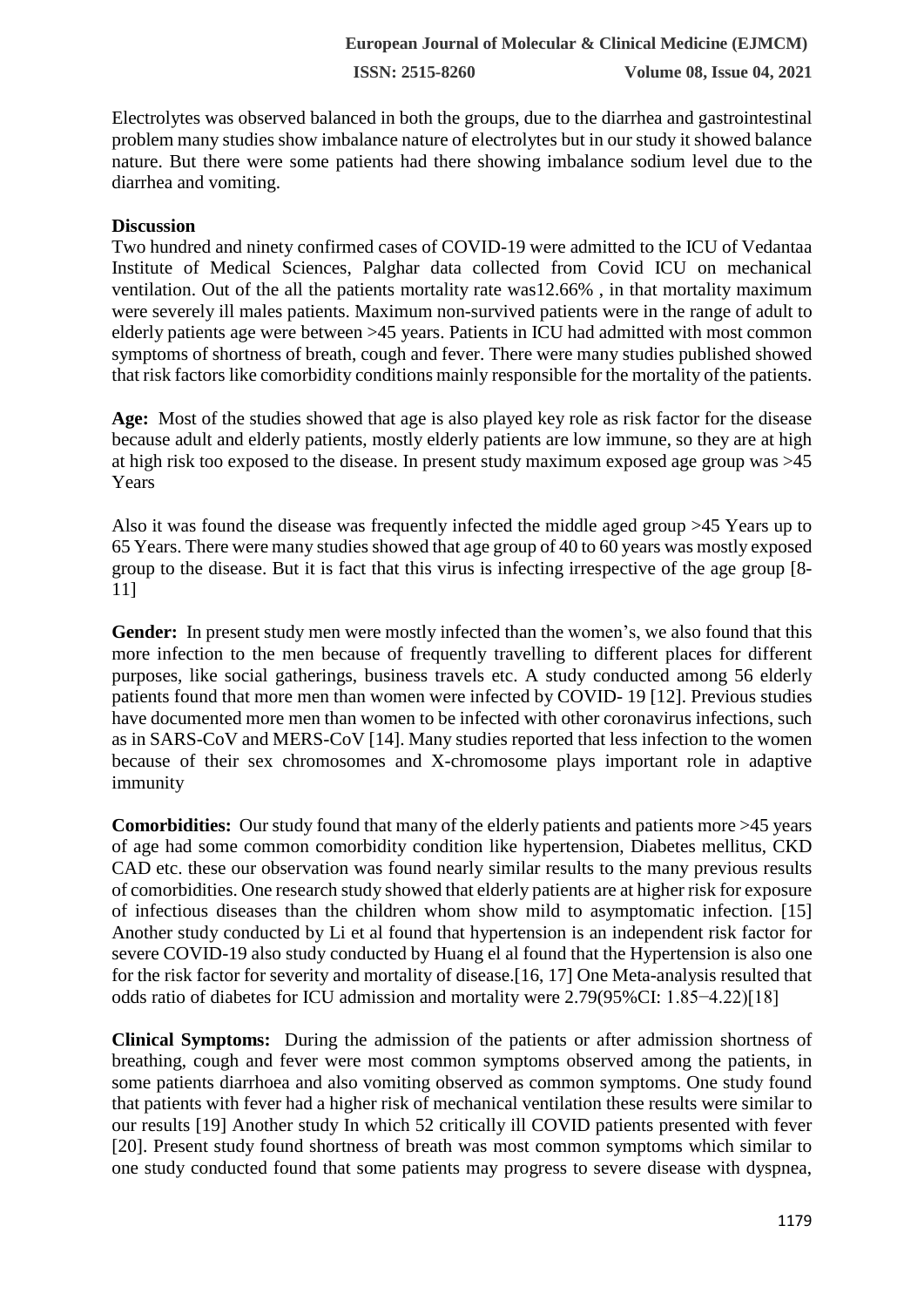which may be accompanied by pneumonia in the second or third weeks of the disease [ 21-23]. Though the many studies found these some common clinical symptoms among the patients, but still it is unclear that viral load affects these clinical presentation or not.

**Laboratorial Parameters:** Laboratorial parameter like platelets count in our study showed that there was significant decrease in the platelets count of the patients who get not survived. Study conducted by Xu et al proposed that viral infection reduced platelets production and starts platelets destruction leads to thrombocytopenia, in critically il patients of COVID-19 induced liver damage contributed to exacerbated thrombopenia indirectly. There was no statistical Significance found for the haemoglobin level in both the groups. Increased lymphocytes and neutrophile were observed in non-survived group. Some recent reports have also found increased neutrophil counts associated with COVID-19[24]. These elevated neutrophile counts showed that elderly patients are more susceptible to bacterial infection. Our study also observed lower eosinophil among non-survival patients, study conducted by Chen et al showed a reduction in eosinophil counts in most of the severe/ critical and fatal COVID-19 patients compared to mild/moderate and survived subjects on admission  $(0.01 \times 109/L \text{ vs } 0$  $\times$  109/L, *P* < .001).[25]

**Metabolic Characteristics:** Increased level of Serum creatinine and blood urea were observed among non-survived patients compared to survival patients A recent study found that the CRP level in elderly patients was significantly higher than that in young and middle-aged groups[26]. One recent study indicated that COVID-19 patients with severe conditions had high blood urea and creatinine levels.[27] Elevated AST was also associated with a high risk of mortality, as shown in a cohort of 10 131 US veterans, those with AST > 89 U/L had an aHR of 1.86 (95% CI: 1.35–2.57) when compared to those with  $AST \le 25$  U/L.[28]

**Marker of inflammation:** we found our study that, there was increase in CRP level but it was not statistically significant but marker ferritin was statistically highly significant among critically severe patients who get not survived. In a study of 989 patients in Wuhan, higher hs-CRP levels (reference 4 mg/L) were observed in COVID-19 patients, compared to the controls (27.4 [8.9−66.8] mg/L vs 3.1 [3.1−14.8] mg/L).[29] Laboratory analysis of patients admitted to the ICU showed an overall increase of CRP levels in the first seven days, peaking between days two and three.[29] Elevated levels of serum ferritin were associated with mortality and the development of severe outcomes in COVID-19. Another study found higher mean serum ferritin levels in moderate and severe patients than in mild patients (mild 327.27; moderate 1555; severe 2817.6; ng/ml).[30] A meta-analysis of 189 observational studies with data from 57 563 COVID-19 patients reported that a significant difference in mean ferritin levels of 606.37 ng/mL (95%CI: 461.86−750.88) was detected between survivors and nonsurvivors.[31]

In our study we found death rate of 11.7% majorly in adult to elderly patients having age more than 45 years all these patients were highly comorbid conditions and presented in the hospitals with shortness of breath and cough.

**Limitation of Study:** Our study underwent through many limitations, main limitation of our study was more detailed information from other laboratory tests and clinical outcomes were unavailable at the time of analysis. We studied only ICU patients who were severely ill, but we didn't go through the patients who were not critically ill in for similar parameter.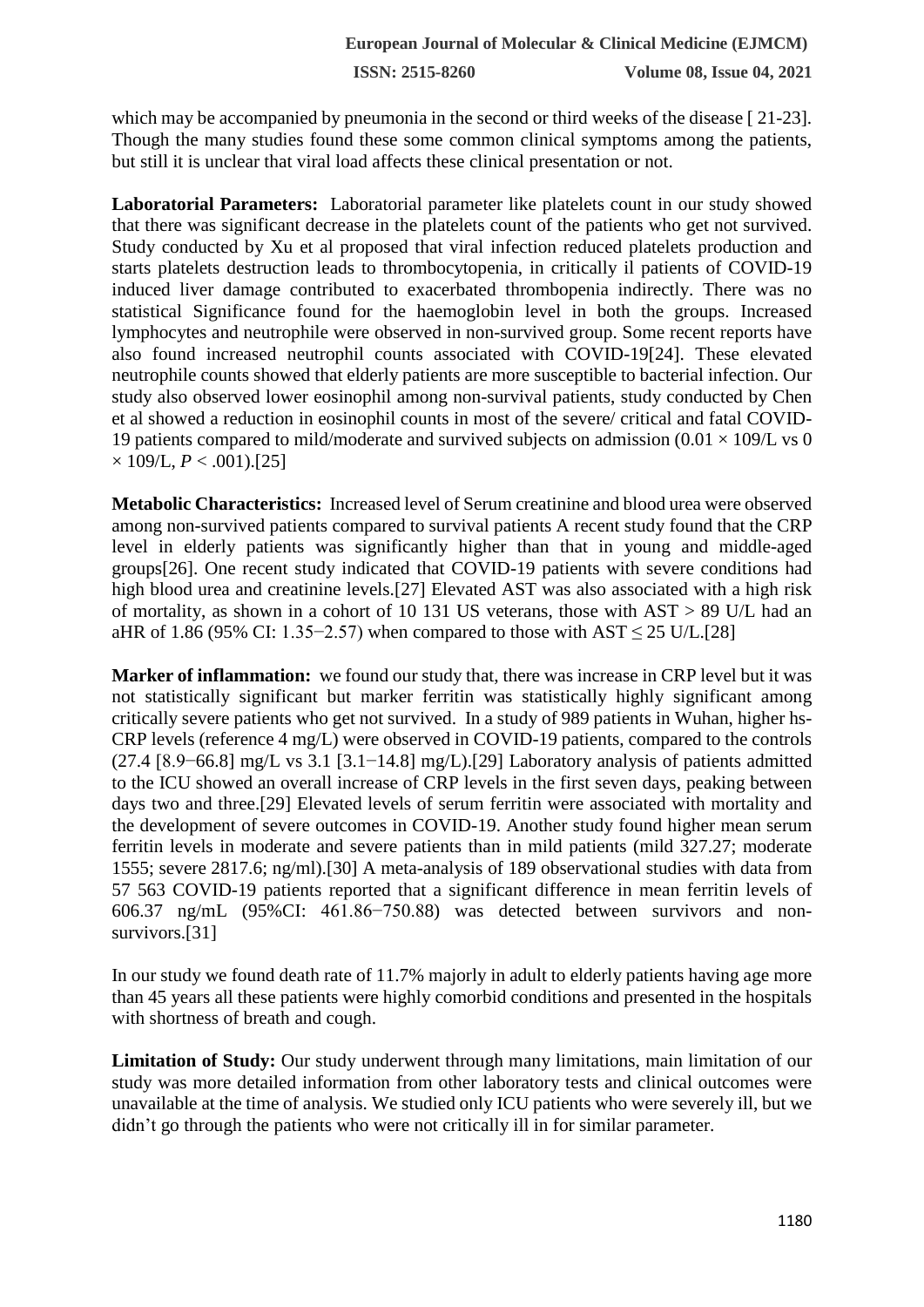**Conclusion :** From these all overall information and data analysis of Demographic variable, Laboratorial parameters, comorbidity condition it was observed that these parameter were very helpful in management of severely ill patient, also in priority treatment for patients to decrease morbidity and mortality in population.

**Conflict of Interest:** None to declare

#### **References**

- 1. Guan W-J, Ni Z-Y, Hu Y, Liang W-H, Ou C-Q, He J-X, et al. Clinical Characteristics of Coronavirus Disease 2019 in China. N Engl J Med. 2020 2 28;382: 1708–1720
- 2. Zhu N, Zhang D, Wang W, Li X, Yang B, Song J,et al. China Novel Coronavirus Investigating and Research Team. A novel coronavirus from patients with pneumonia in China, 2019. N Engl J Med.2020;382(8):727-33.
- 3. Dong E, Du H, Gardner L. An interactive web-based dashboard to track COVID-19 in real time. The Lancet. Infect Dis. 2020;20(5): 533–4
- 4. Wu Z, McGoogan JM. Characteristics of and Important Lessons From the Coronavirus Disease 2019 (COVID-19) Outbreak in China: Summary of a Report of 72314 Cases From the Chinese Center for Disease Control and Prevention. *JAMA.* 2020;323(13):1239-1242.
- 5. Sokolowska M, Lukasik Z, Agache I, et al. Immunology of COVID- 19: mechanisms, clinical outcome, diagnostics and perspectives – a report of the European Academy of Allergy and Clinical Immunology (EAACI). *Allergy.* 2020;75(10):2445–2476.
- 6. Alsofayan YM, Althunayyan SM, Khan AA, Hakawi AM. Clinical characteristics of COVID-19 in Saudi Arabia: A national retrospective study. J Infect Public Health. 2020; 13:920–5. [https://doi.org/10.1016/j.](https://doi.org/10.1016/j) jiph.2020.05.026 PMID: 32534945.
- 7. Pan F, Yang L, Li Y, Liang B, Li L, Ye T, et al. Factors associated with death outcome in patients with severe coronavirus disease-19 (COVID-19): a case-control study. Int J Med Sci. 2020; 17:1281–92. https://doi.org/10.7150/ijms.46614 PMID: 32547323
- 8. Li Q, Guan X, Wu P, Wang X, Zhou L, Tong Y, et al. Early transmission dynamics in Wuhan, China, ofnovel coronavirus-infected pneumonia. N Engl J Med. 2020; 382:1199–207. <https://doi.org/10.1056/> NEJMoa2001316 PMID: 31995857
- 9. Feng Y, Ling Y, Bai T, Xie Y, Huang J, Li J, et al. COVID-19 with different severities: A multicenter study of clinical features. Am J Respir Crit Care Med. 2020; 201:1380–8. [https://doi.org/10.1164/rccm.](https://doi.org/10.1164/rccm) 202002-0445OC PMID: 32275452
- 10. Gao X, Yang D, Yuan Z, Zhang Y, Li H, Gao P, et al. Improving the early diagnosis of suspected patients with COVID-19: a retrospective study of 106 patients. J Infect Dev Ctries. 2020; 14:547–53. [https://doi.](https://doi/) org/10.3855/jidc.12992 PMID: 32683343
- 11. Chen N, Zhou M, Dong X, Qu J, Gong F, Han Y, et al. Epidemiological and clinical characteristics of 99 cases of 2019 novel coronavirus pneumonia in Wuhan, China: a descriptive study. Lancet. 2020; 395:507–13. https://doi.org/10.1016/S0140-6736(20)30211-7 PMID: 32007143
- 12. Liu K, Chen Y, Lin R, Han K. Clinical features of COVID-19 in elderly patients: A comparison with young and middle-aged patients. J Infect. 2020; 80:e14–8. https://doi.org/10.1016/j.jinf.2020.03.005 PMID: 32171866
- 13. Channappanavar R, Fett C, Mack M, Eyck PP Ten, Perlman S, City I, et al. Sex-based differences in susceptibility to SARS-CoV infection. J Immunol. 2017; 198:319–35.
- 14. Badawi A, Gwan S. Prevalence of comorbidities in the Middle East respiratory syndrome coronavirus (MERS-CoV): a systematic review and meta-analysis. Int J Infect Dis. International Society for Infectious Diseases; 2016; 49:129–33. https://doi.org/10.1016/j.ijid.2016.06.015 PMID: 27352628.
- 15. Velavan TP, Meyer CG. The COVID-19 epidemic. Trop Med Int Heal. 2020; 25:278–80. https://doi.org/10.1111/tmi.13383 PMID: 32052514